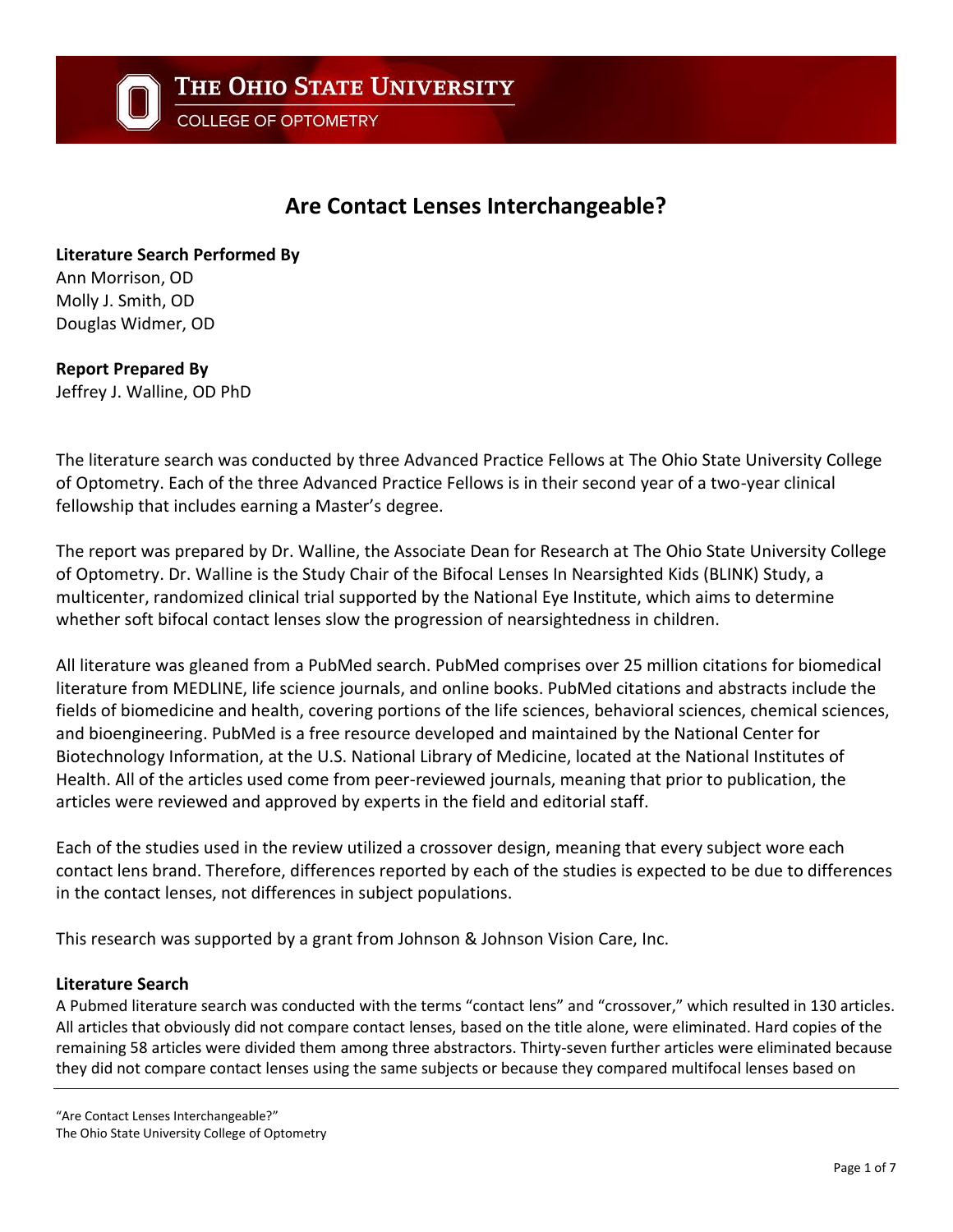vision only. In total, a total of 21 contact lens product crossover studies were found in the peer-reviewed literature, comparing 51 products (some products were used in multiple studies). All of the studies were reported since 2000, with the majority being reported since 2007. Most of the lenses in the studies were worn for a period of days to weeks, but a few studies compared lenses worn up to four months. Most of the studies were conducted in the United States, but included studies from Canada, Europe, and Australia. Almost every study included a minimum of 20 subjects. Every study involves subjects who wore each of the products tested in a crossover design. Of note, every single study reported at least one difference between lenses.

#### **Vision**

Not surprisingly, few differences were found for visual outcomes between the various spherical contact lenses. The optics of single vision contact lenses are very similar between brands, and the fit of the contact lens, unless it is extremely poor, typically does not affect vision. One study reported high contrast visual acuity differences after overnight wear between first generation silicone hydrogel contact lenses,<sup>1</sup> one reported greater fluctuation in vision with extended wear contact lenses than daily disposable,<sup>2</sup> and one reported differences in vision between various toric contact lenses.<sup>3</sup> Overall, there is very little difference in vision between various single vision contact lenses, unless comparing vision with toric contact lenses or overnight wear of contact lenses.

#### **Comfort**

Contact lens comfort is extremely variable, not only between patients but also throughout the day. Six of the 22 studies reported differences in comfort.<sup>2, 4-8</sup> The reports of comfort varied among the studies, but one consistent theme was that daily disposable contact lenses were more comfortable than frequent replacement contact lenses.<sup>2, 6</sup>

#### **Redness**

Dilation of conjunctival blood vessels, which may be the result of insufficient amounts of oxygen reaching the eye, results in increased redness of either the bulbar or limbal region. In one study, the redness of the limbal area was less after switching from a hydrogel, which allows less oxygen to diffuse through the contact lens, to a silicone hydrogel contact lens.<sup>9</sup>

#### **Staining**

Corneal staining results when epithelial cells are damaged or displaced. The cells may be damaged or displaced for a large number of reasons, including hypoxia, deposits, care products, lens fit, lens surface or edge irregularities, foreign bodies, and tear film disruption. Four studies found different levels of corneal staining, depending on contact lens wear, even when the same subjects wore each of the lenses.<sup>7, 10-13</sup> There was a difference in corneal staining even when two different silicone hydrogel daily disposable contact lenses with the same base curve were worn.<sup>11</sup> Damaged or displaced epithelial cells of the conjunctiva can also be caused by a variety of reasons, and differences in conjunctival staining were found between contact lenses,<sup>11,</sup>  $14$  including two daily disposable silicone hydrogel contact lenses with the same base curve.<sup>11</sup> Even when similar contact lens materials and base curves were worn, both corneal and conjunctival physiology differed, resulting in differences exhibited in sodium fluorescein staining, which could ultimately increase the risk of harm due to the negative ramifications of epithelial call loss.

"Are Contact Lenses Interchangeable?" The Ohio State University College of Optometry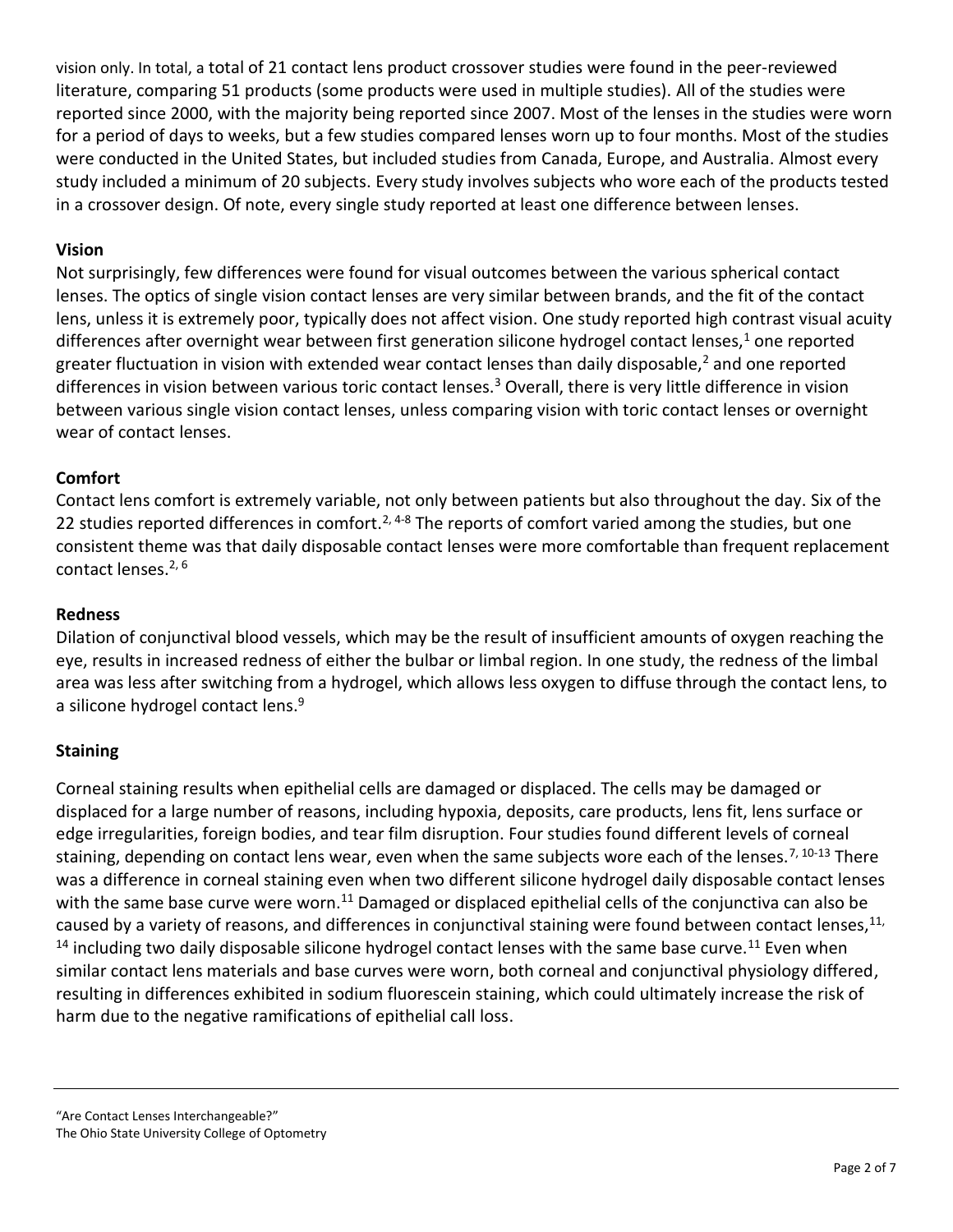# **Staining Grid**

The staining grid can be found at www.staininggrid.com and is a reference tool comparing the biocompatibility of various contact lens materials and multipurpose solutions. Lenses presoaked overnight in the multipurpose solution to be tested were inserted in the eyes of 30 successful hydrogel contact lens wearers. After two hours of wear, the lenses were removed and sodium fluorescein was instilled. Using cobalt and Wratten filters, corneal staining area was assessed in 10% increments in five corneal regions, and the regions were averaged. The percentages in each cell (Figure 1) represent the average percentage of the cornea which was stained for the 30 subjects.

Figure 1: The Andrasko Staining Grid. Proportions in cells indicate the average percentage of the cornea which was stained for the 30 subjects for each lens and solution combination. Green indicates less than 10% of the corneal area exhibits staining, and red indicates that more than 20% of the corneal area exhibits staining.

|                    |                                             | <b>Branded Solutions</b>          |                                   |                               |                                        |                                            |                         |                            |                                |                                     | <b>Private Label Solutions</b> |                                           |                            |                                     |                                            |
|--------------------|---------------------------------------------|-----------------------------------|-----------------------------------|-------------------------------|----------------------------------------|--------------------------------------------|-------------------------|----------------------------|--------------------------------|-------------------------------------|--------------------------------|-------------------------------------------|----------------------------|-------------------------------------|--------------------------------------------|
|                    |                                             | <b>Unisol' 4</b><br><b>Saline</b> | <b>Clear</b><br>Care <sup>4</sup> | OPTI-FREE®<br><b>EXPRESS'</b> | <b>OPTI-FREE®</b><br><b>RepleniSH'</b> | OPTI-FREE®<br><b>PureMoist<sup>1</sup></b> | Biotrue <sup>2</sup>    | Renu<br>Fresh <sup>2</sup> | Renu<br>Sensitive <sup>2</sup> | <b>Complete</b><br>MPS <sup>2</sup> | Aquify <sup>4</sup>            | <b>Walmart</b><br><b>MPS</b><br>(Renu M+) | Target<br>MPS<br>(Renu M+) | <b>CVS MPS</b><br>(Renu M+)         | <b>Walgreen</b><br><b>MPS</b><br>(Renu M+) |
| <b>Hydrogel</b>    | Acuvue <sup>5</sup> 2                       | 1%                                | 1%                                | 2%                            | 5%                                     | 1%                                         | 1%                      | 1%                         | 1%                             | 1%                                  | 1%                             | 1%                                        | 1%                         | 1%                                  | 1%                                         |
|                    | <b>Proclear®</b>                            | 1%                                | 1%                                | 1%                            | 2%                                     | 1%                                         | 28%                     | 57%                        | 23%                            | 6%                                  | 12%                            | 61%                                       | 54%                        | 53%                                 | 42%                                        |
|                    | Sofiens <sup>2</sup> 66                     | 1%                                | 1%                                | 1%                            | 1%                                     | 1%                                         | 52%                     | 73%                        | 32%                            | 17%                                 | 8%                             | 66%                                       | 62%                        | 63%                                 | 56%                                        |
| Silicone-Hydrogels | <b>Acuvue</b><br><b>Advance<sup>5</sup></b> | 1%                                | 1%                                | 1%                            | 1%                                     | 1%                                         | 9%                      | 13%                        | 4%                             | 12%                                 | 2%                             | 16%                                       | 13%                        | 12%                                 | 12%                                        |
|                    | <b>Acuvue</b><br>Oasys <sup>5</sup>         | 2%                                | 1%                                | 3%                            | 5%                                     | 2%                                         | 1%                      | 9%                         | 5%                             | 4%                                  | 3%                             | 12%                                       | 8%                         | 13%                                 | 10%                                        |
|                    | <b>Biofinity<sup>6</sup></b>                | 2%                                | 2%                                | 3%                            | 2%                                     | 1%                                         | 17%                     | 4%                         | 2%                             | 2%                                  | 2%                             | 4%                                        | 3%                         | 3%                                  | 2%                                         |
|                    | <b>Purevision<sup>2</sup></b>               | 2%                                | 1%                                | 4%                            | 7%                                     | 3%                                         | 46%                     | 73%                        | 43%                            | 15%                                 | 21%                            | 71%                                       | 76%                        | <b>No Testing</b><br><b>Planned</b> | <b>No Testing</b><br><b>Planned</b>        |
|                    | O <sub>2</sub> Optix <sup>4</sup>           | 2%                                | 1%                                | 2%                            | 5%                                     | 1%                                         | 21%                     | 24%                        | 7%                             | 3%                                  | 3%                             | 41%                                       | 28%                        | 28%                                 | 24%                                        |
|                    | Night &<br>Day <sup>+</sup>                 | 2%                                | 1%                                | 2%                            | 3%                                     | 1%                                         | 17%                     | 24%                        | 11%                            | 1%                                  | 3%                             | 36%                                       | 24%                        | 26%                                 | 22%                                        |
|                    | Updated: August 19, 2011                    |                                   | H <sub>2</sub> O <sub>2</sub>     | POLYQUAD/ALDOX                |                                        |                                            | PHMB/<br>Polyguaternium | <b>BIGUANIDES (PHMB)</b>   |                                |                                     |                                |                                           |                            |                                     |                                            |

From this information, it is clear that corneal physiology can be affected significantly differently, depending only upon the solution that is used in conjunction with a particular lens material. For example, when using a single private label contact lens solution, various contact lenses resulted in anywhere from 1 to 71% of the cornea exhibiting solution-induced corneal staining. In one of the reported studies, two different silicone hydrogel contact lenses with similar base curves (8.3 and 8.7 mm for one and 8.3 and 8.6 mm for the other) and overall diameters (14.0 mm for both) exhibited differing amounts of solution-induced corneal staining.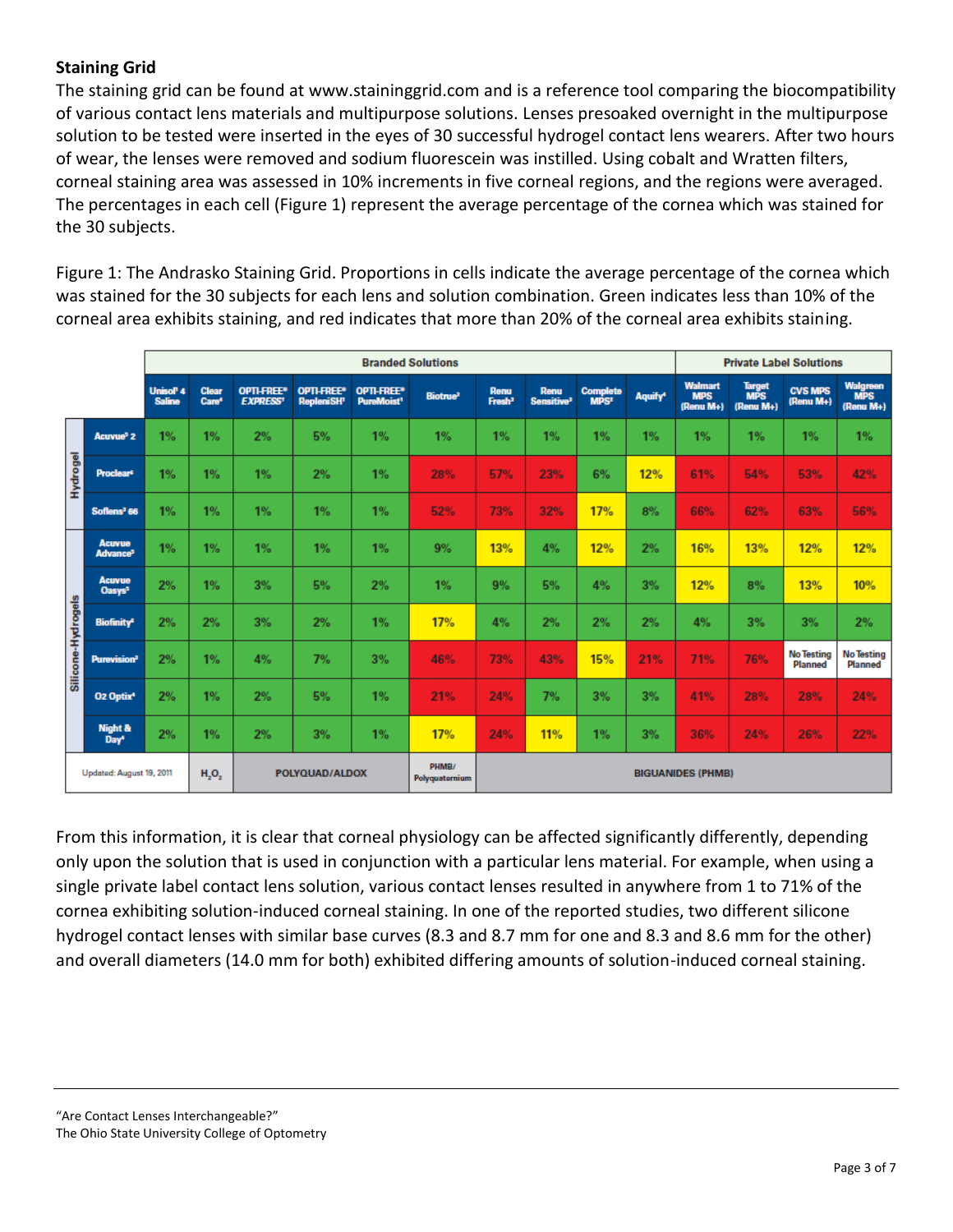# **Eyelids**

Hypersensitivity-related inflammation can frequently be detected in the tarsal conjunctiva under the eyelid. When this occurs, the conjunctiva exhibits small bumps with a central vessel, called papillae. They often indicate chronic irritation or allergies. One study found significantly greater papillary reaction resulting from one lens than another despite the fact that the lenses have similar base curves and the same overall diameter.<sup>15</sup>

## **Mucin Balls**

Mucin balls are translucent spheres composed primarily of mucin that range in size from 20 to 200 μm. They leave depressions on the corneal epithelium that can be observed with sodium fluorescein. They are not typically associated with decreased lens-wearing comfort or compromised vision, but they illustrate a variety of physiologic reactions to various contact lenses. The modulus (stiffness) of the contact lens may be related to the number of mucin balls formed, and one study reported that the silicone hydrogel contact lens with the highest modulus (stiffest material) also exhibited more mucin balls. $1$ 

#### **Protein Deposits**

Proteins in the tears deposit on the contact lens surface, and can ultimately lead to worse vision and comfort. Even when controlling the multipurpose contact lens solution used to clean and disinfect contact lenses, differences in amounts and denaturation (which leads to greater binding of the protein to the contact lens surface) of proteins.<sup>16, 17</sup>

#### **Blebs**

Blebs are edematous endothelial cells that appear as dark spots on the back of the cornea. They can appear after as little as 10 to 20 minutes of contact lens wear, and they are the result of insufficient oxygen to the cornea. One study found that a hydrogel contact lens resulted in significantly more blebs than a silicone hydrogel contact lens that allowed more oxygen to reach the cornea.<sup>18</sup>

#### **Corneal Swelling**

Like blebs, corneal swelling is related to the amount of oxygen that reaches the cornea; less oxygen results in greater corneal swelling. As expected, a hydrogel contact lens, which allows less oxygen to reach the cornea, resulted in greater corneal swelling, both initially and one hour after removal of the contact lens.<sup>19</sup>

#### **Tears**

Healthy tears provide a smooth surface over the contact lens throughout the entire period between blinks. However, the tear film may become disrupted and lead to variable vision and poor comfort. The thicker the tear film, the less likely it is to become disrupted, and the thickness of the tear film can be clinically evaluated by the height of the tear meniscus, just above the lower eyelid. Several studies found differences in the tear breakup time<sup>4, 11, 12</sup> and meniscus height<sup>12</sup> between a variety of contact lenses. Excess tearing can become irritating to the patient and frequently signifies an issue with the contact lens. Two silicone hydrogel contact lenses resulted in varying amounts of excess tearing.<sup>1</sup>

#### **Tears (Continued)**

Tears consist of three layers: lipid (to provide a smooth surface and keep the tears from evaporating), aqueous (the bulk of the tear film), and mucin (to stick the tears to the eye). The thickness of each layer often indicates the vitality of that particular layer. Tear lipids can also deposit on the contact lens surface. Three studies found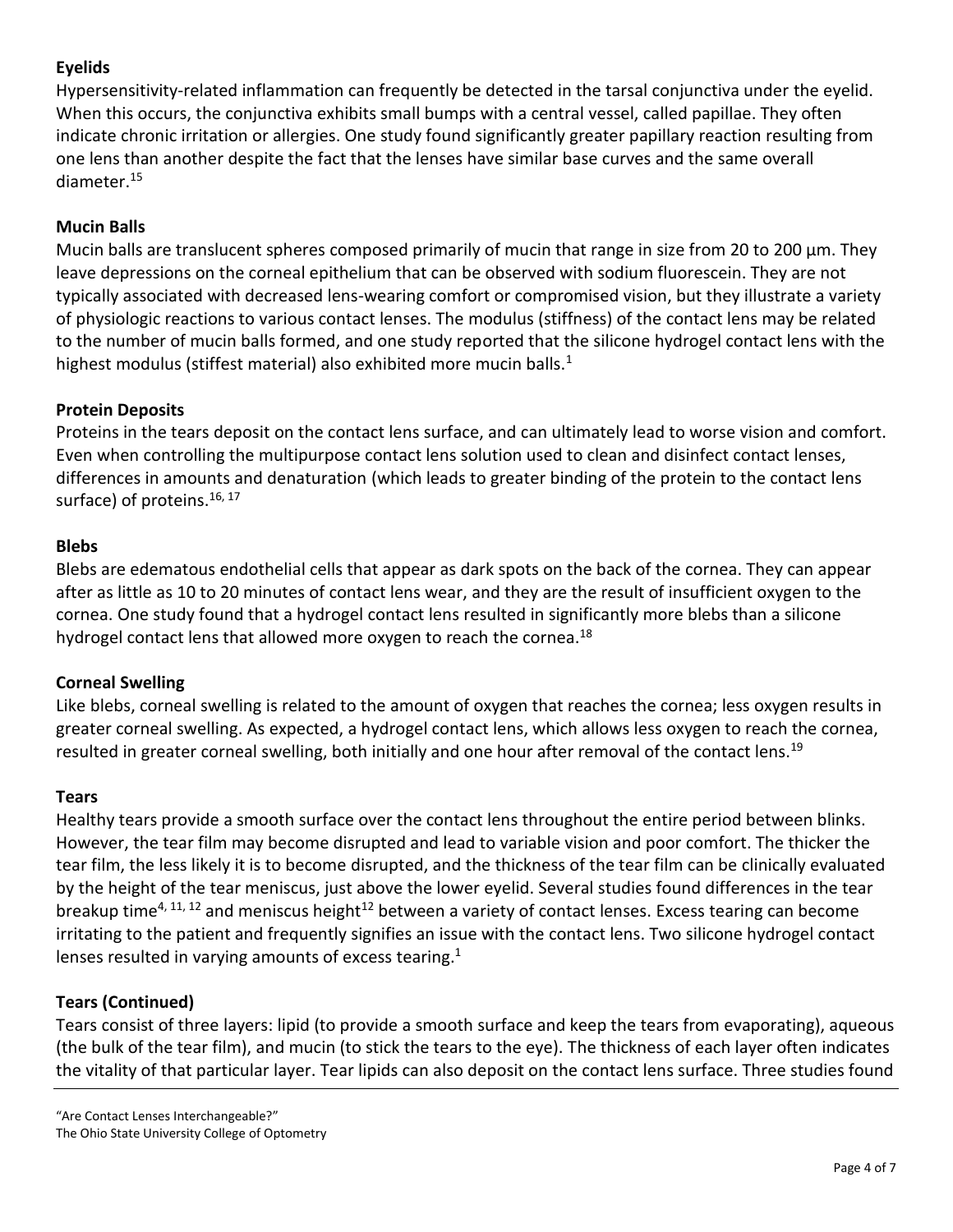differences in lipid layer thickness and lipid deposits, depending on the contact lens worn.<sup>4, 17, 20</sup> Differences in the thickness of the aqueous portion of the tear film were also detected.<sup>4</sup>

## **Conjunctival Indentation**

The edges of soft contact lenses rest on the bulbar conjunctiva, and some contact lenses may affect the conjunctiva more than others, resulting in an indentation of the bulbar conjunctiva that can be viewed as an arc or ring of sodium fluorescein pooling peripheral to the limbus. Two daily disposable contact lenses with similar base curves and diameters exhibited varying conjunctival indentation, $11$  probably as a result of the variation in edge design of the contact lenses.

#### **Water Content**

All contact lenses incorporate water into the material. Hydrogel contact lenses with higher amounts of water allow more oxygen to reach the cornea. However, water content may be related to contact lens comfort throughout the day. One study examined the water content of various contact lenses and found that dehydration of the contact lens differed, depending on the contact lens brand.<sup>21</sup>

# **Summary**

Contact lenses are not merely pieces of plastic that inertly rest on the front of the eye. Several crossover studies that compared a variety of outcomes when fitting subjects with a variety of contact lenses showed that the subjects' physiological reactions and the contact lens parameters differed, based on the brand of contact lens used. Significant differences in reactions to reduced oxygen to the eye were found between hydrogel and silicone hydrogel contact lenses.<sup>9, 18, 19</sup> Differences in corneal and conjunctival staining were also found between hydrogel and silicone hydrogel contact lenses,<sup>14</sup> and they were even found when comparing only silicone hydrogel contact lenses.<sup>7, 10-12, 15</sup> The same was true even when the base curves and diameters were nearly identical.<sup>11, 12</sup> Corneal staining is a clinical sign that alerts the clinician to a potential increase in the risk of harm due to the negative ramifications of epithelial cell loss. Contact lenses can also affect the tear film, and breakup time, tear meniscus height, excess tearing, and layers of the tear film were all found to be different, depending on the contact lens brand worn.<sup>4, 11, 12, 17, 20, 21</sup>

Contact lenses differ from each other not only based on material (which affects oxygen permeability, tear film, water content, etc.), but also on other common parameters such as base curve and diameter. However, even with similar base curve and diameters, the eyes' physiological reaction can differ because contact lenses also differ on modulus (stiffness), wettability, edge design, etc. As these papers show, even when the same subjects wear various contact lenses, they experience different physiological reactions in relatively short periods of time. No single lens can provide a healthy ocular response for every single patient, and contact lenses are not freely interchangeable because each one reacts differently on the ocular surface. The fit of each particular contact lens and the ocular response must be evaluated over time in order to provide a healthy vision correction that minimizes the risk of potentially sight-threatening complications.

These data clearly show how the ocular response to each contact lens is significantly different and leads to a variety of physiological reactions, even when fitting the same patient with various lenses. Thus, maintaining and enforcing the current requirement that prescribers must include the specific brand and product name on patient prescriptions and prohibiting substitution is absolutely necessary to minimize the risk of potentially sight-threatening complications.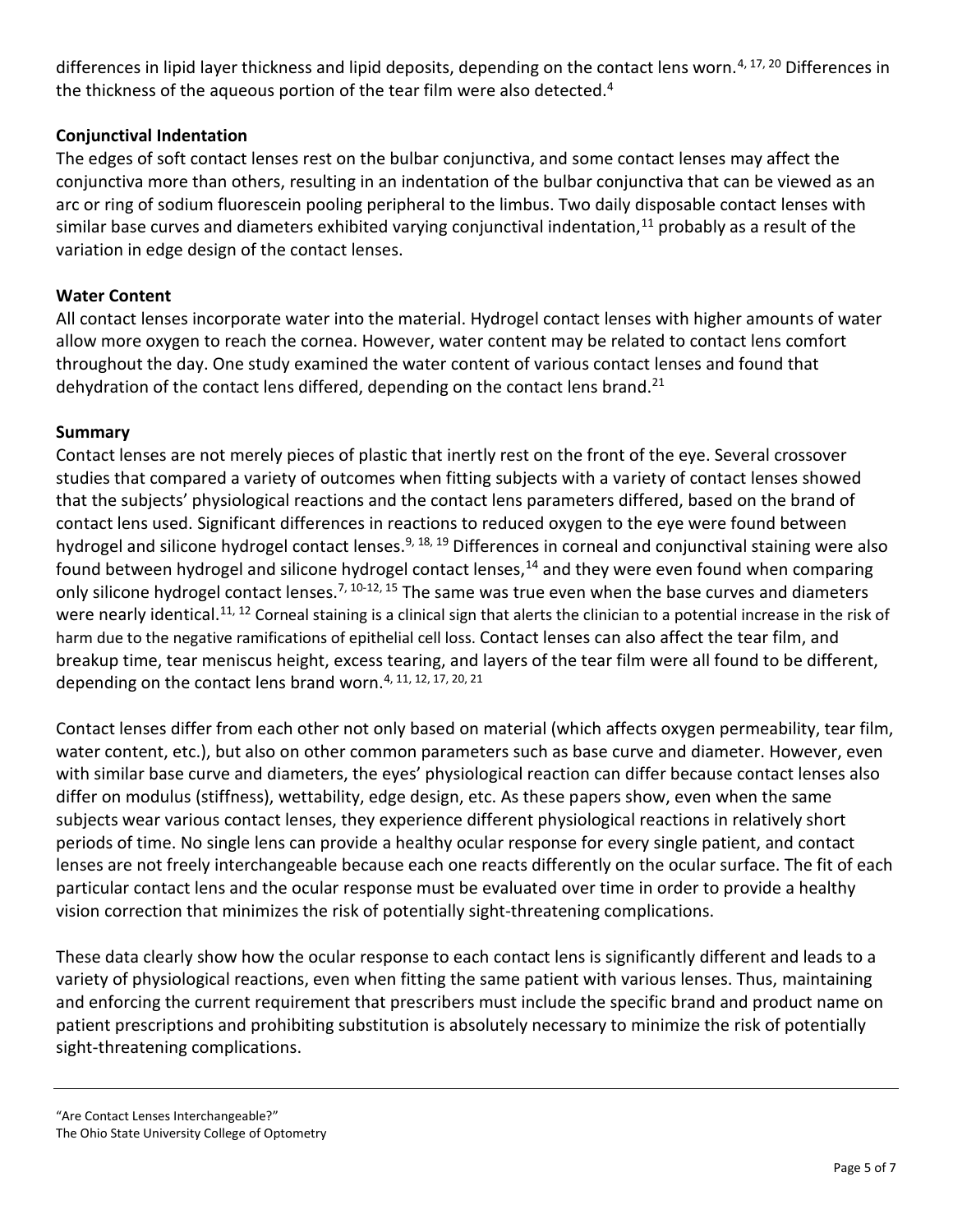## **References**

- 1. Morgan PB, Efron N. Comparative clinical performance of two silicone hydrogel contact lenses for continuous wear. Clin Exp Optom 2002;85:183-92.
- 2. Nichols JJ, Mitchell GL, Zadnik K. Daily disposable vs. disposable extended wear: a contact lens clinical trial. Optom Vis Sci 2000;77:637-47.
- 3. Richdale K, Berntsen DA, Mack CJ, Merchea MM, Barr JT. Visual acuity with spherical and toric soft contact lenses in low- to moderate-astigmatic eyes. Optom Vis Sci 2007;84:969-75.
- 4. Guillon M, Maissa C. Use of silicone hydrogel material for daily wear. Cont Lens Anterior Eye 2007;30:5-10; quiz 71.
- 5. Malet F, Pagot R, Peyre C, Subirana X, Lejeune S, George-Vicariot MN, Bleshoy H, Long B. Subjective experience with high-oxygen and low-oxygen permeable soft contact lenses in France. Eye Contact Lens 2003;29:55-9.
- 6. Ozkan J, Papas E. Lubricant effects on low Dk and silicone hydrogel lens comfort. Optom Vis Sci 2008;85:773-7.
- 7. Santodomingo-Rubido J. The comparative clinical performance of a new polyhexamethylene biguanide- vs a polyquad-based contact lens care regime with two silicone hydrogel contact lenses. Ophthalmic Physiol Opt 2007;27:168-73.
- 8. Varikooty J, Keir N, Richter D, Jones LW, Woods C, Fonn D. Comfort response of three silicone hydrogel daily disposable contact lenses. Optom Vis Sci 2013;90:945-53.
- 9. Malet F, Pagot R, Peyre C, Subirana X, Lejeune S, George-Vicariot MN, Bleshoy H, Long B. Clinical results comparing high-oxygen and low-oxygen permeable soft contact lenses in France. Eye Contact Lens 2003;29:50-4.
- 10. Santodomingo-Rubido J, Barrado-Navascues E, Rubido-Crespo MJ, Sugimoto K, Sawano T. Compatibility of two new silicone hydrogel contact lenses with three soft contact lens multipurpose solutions\*. Ophthalmic Physiol Opt 2008;28:373-81.
- 11. Varikooty J, Schulze MM, Dumbleton K, Keir N, Woods CA, Fonn D, Jones LW. Clinical performance of three silicone hydrogel daily disposable lenses. Optom Vis Sci 2015;92:301-11.
- 12. Wolffsohn JS, Mroczkowska S, Hunt OA, Bilkhu P, Drew T, Sheppard A. Crossover Evaluation of Silicone Hydrogel Daily Disposable Contact Lenses. Optom Vis Sci 2015.
- 13. Lebow KA, Schachet JL. Evaluation of corneal staining and patient preference with use of three multipurpose solutions and two brands of soft contact lenses. Eye Contact Lens 2003;29:213-20.
- 14. Riley C, Chalmers RL, Pence N. The impact of lens choice in the relief of contact lens related symptoms and ocular surface findings. Cont Lens Anterior Eye 2005;28:13-9.
- 15. Tilia D, Lazon de la Jara P, Weng R, Naduvilath T, Willcox MD. Short-term clinical comparison of two dualdisinfection multipurpose disinfecting solutions. Eye Contact Lens 2014;40:7-11.
- 16. Green-Church KB, Nichols JJ. Mass spectrometry-based proteomic analyses of contact lens deposition. Mol Vis 2008;14:291-7.
- 17. Jones L, Mann A, Evans K, Franklin V, Tighe B. An in vivo comparison of the kinetics of protein and lipid deposition on group II and group IV frequent-replacement contact lenses. Optom Vis Sci 2000;77:503-10.
- 18. Brennan NA, Coles ML, Connor HR, McIlroy RG, Gavras S, Moody KJ, Henderson T. Short-term corneal endothelial response to wear of silicone-hydrogel contact lenses in East Asian eyes. Eye Contact Lens 2008;34:317-21.
- 19. Steffen RB, Schnider CM. The impact of silicone hydrogel materials on overnight corneal swelling. Eye Contact Lens 2007;33:115-20.